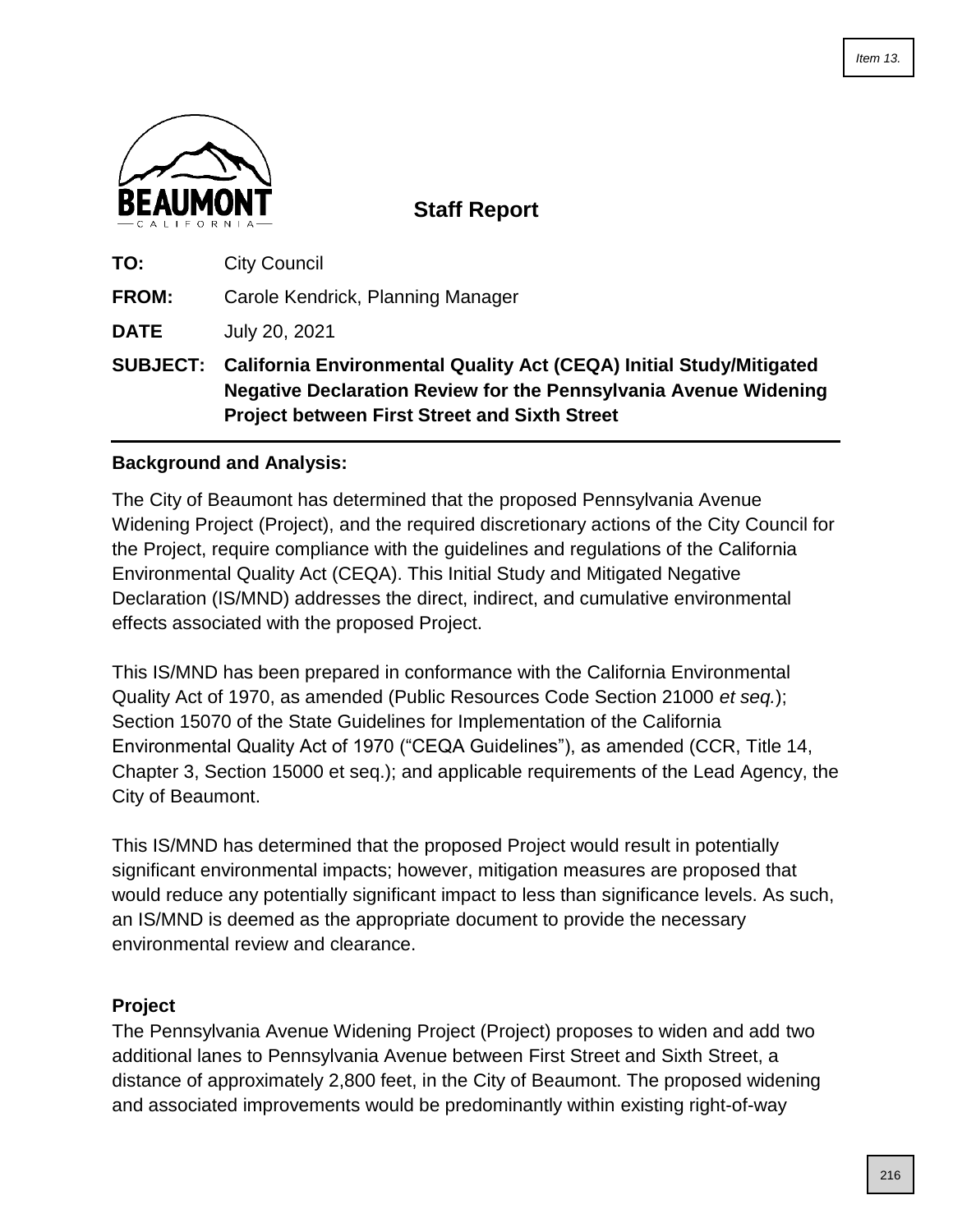except for areas requiring easements for stormwater infrastructure improvements and temporary construction easements (TCEs) needed for property frontage improvements and minor utility relocations.

The additional lanes within these limits would result in a four-lane major highway as specified for this roadway segment by the City of Beaumont General Plan Mobility Element. The widening would require improvements to the existing Union Pacific Railroad (UPRR) at-grade crossing and freeway ramp terminals at the I-10 Freeway within Caltrans right-of-way. Pedestrian access with a new sidewalk would be provided for the length of the Project on the west side and impacted intersections would be brought up to current Americans with Disabilities Act (ADA) standards with new and/or updated curb ramps.

Work activities include the following: excavation for underground electrical work, storm drain conduit/inlets, utility cover adjustments, relocation of existing power poles, grading and re-grading the existing slopes, roadway excavation of approximately 4,700 cubic yards, the application of approximately 4,750 tons of asphalt paving to new road bed, removal/restriping of lanes, and removal/replacement and addition of roadway signage. Excavation would be within four feet of the existing surface grade with several deeper excavations (up to 20 feet below existing surface grade) for the power pole relocations. Staging of all equipment and materials would occur within the Project limits on the City's right-of-way and within the TCEs on adjacent properties.

Construction of the Project would occur in three phases. Storm drain and utility relocations would occur prior to any major roadway improvements to reduce traffic impacts. The first phase would involve construction of the outer improvements for the widening to the north and south of the UPRR tracks with an estimated duration of four months. The second phase would involve the closure of the at-grade crossing to construct the improvements within UPRR right-of-way with an estimated duration of one month. The last phase would complete the remaining portion of construction within the center of the roadway north of the tracks and final paving with an estimated duration of three months.

## **Environmental Documentation**

An Environmental Analysis of this proposal was prepared by Moffatt & Nichol to assess the potential impacts that this project would have and measures which are required to mitigate identified impacts to a level of insignificance, in accordance with the California Environmental Quality Act (CEQA). The areas that were covered within the analysis were: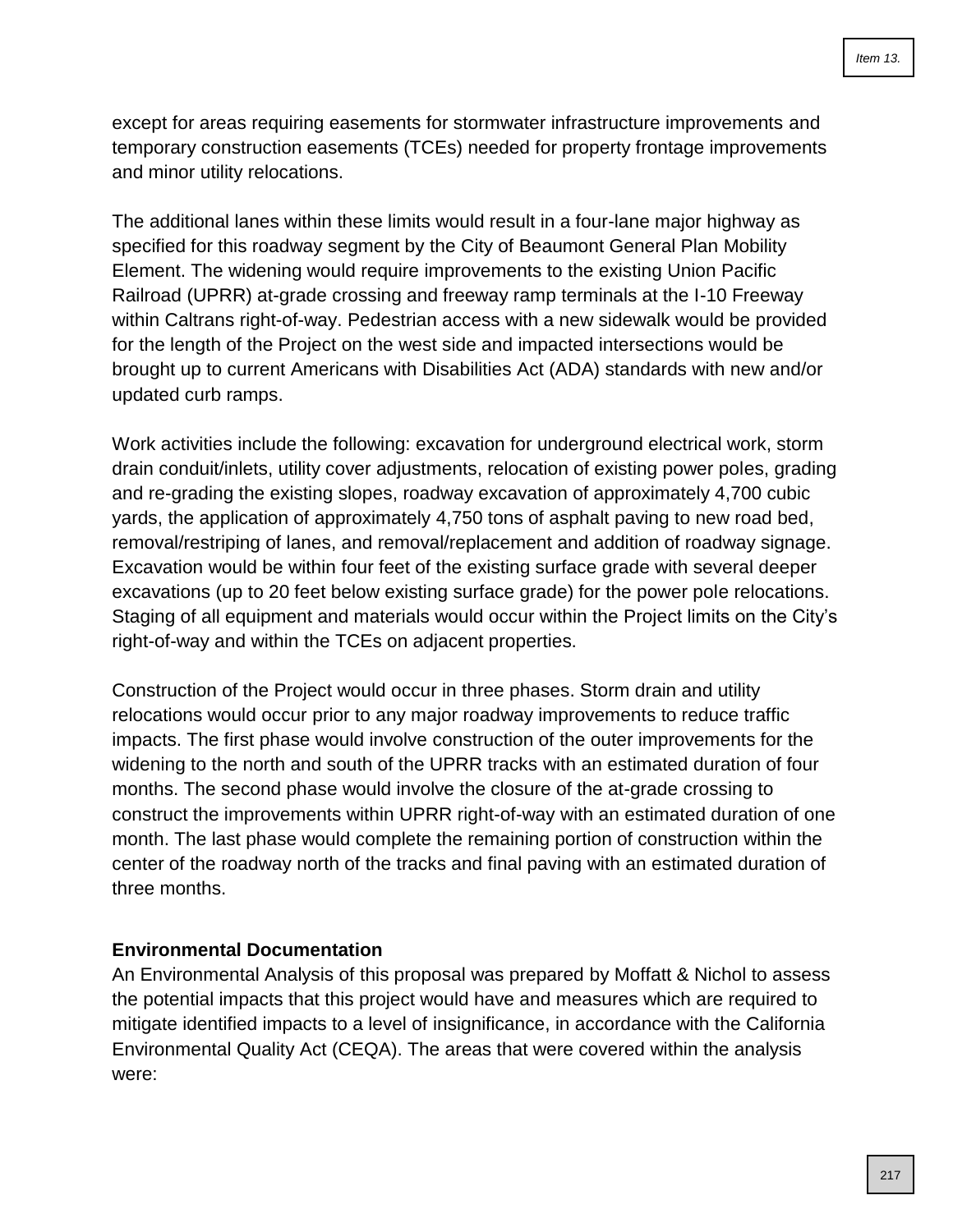aesthetics, agriculture and forestry resources, air quality, biological resources, energy, greenhouse gas emissions, land use/planning, population/housing, transportation/traffic, agriculture/forestry resources, cultural resources, tribal cultural resources, hazards/hazardous materials, hydrology and water quality, mineral resources, public services, utilities/service systems, geology/soils, noise, and recreation.

In general, the findings made in these areas found that the impacts would be either "less-than-significant" or "not an impact" to that particular area of study. Air quality is expected to improve because this extension will help alleviate traffic queuing at local railroad and freeway intersections.

## **Biological Resources**

A biological resources assessment jurisdictional delineation and multiple species habitat conservation plan (MSHCP) consistency analysis were prepared by Jericho Systems, Inc. in conjunction with this review and mitigation measures are proposed to be incorporated into the project to reduce impacts to a level of insignificance. The proposed mitigation measures include a pre-construction burrowing owl survey, that grading work shall done outside the nesting periods for sensitive species of birds, and the requirement for a determination of a biologically equivalent or superior preservation (DBESP) be obtained in the even that impacts to riparian/riverine habitat cannot be avoided. The mitigation is shown as AM BIO-1, MM BIO-2 and AM BIO-3 on Pages 33 and 34 of Attachment A.

## **Cultural Resources**

A cultural report was prepared by CRM Tech in conjunction with this review and a mitigation measure is proposed to verify contact information for on-call archeological monitoring and note on building plans that all earthwork will cease within a 50-foot area of a discovered cultural resource, as shown as MM CUL-1 on Page 39 of Attachment A.

## **Geology and Soils**

A paleontological resources assessment report was prepared by CRM Tech in conjunction with this review and a mitigation measure is proposed to implement a paleontological resource impact mitigation consistent with CEQA and the society of vertebrate paleontology guidelines, as shown as MM GEO-1 on Page 47 of Attachment A.

## **Hazards and Hazardous Materials**

An initial site assessment (phase I) was prepared by Leighton Group in conjunction with this review and mitigation measures are proposed to address potential noise impacts and are shown as MM HAZ-1 and MM HAZ-2 on Pages 55 and 56 of Attachment A.